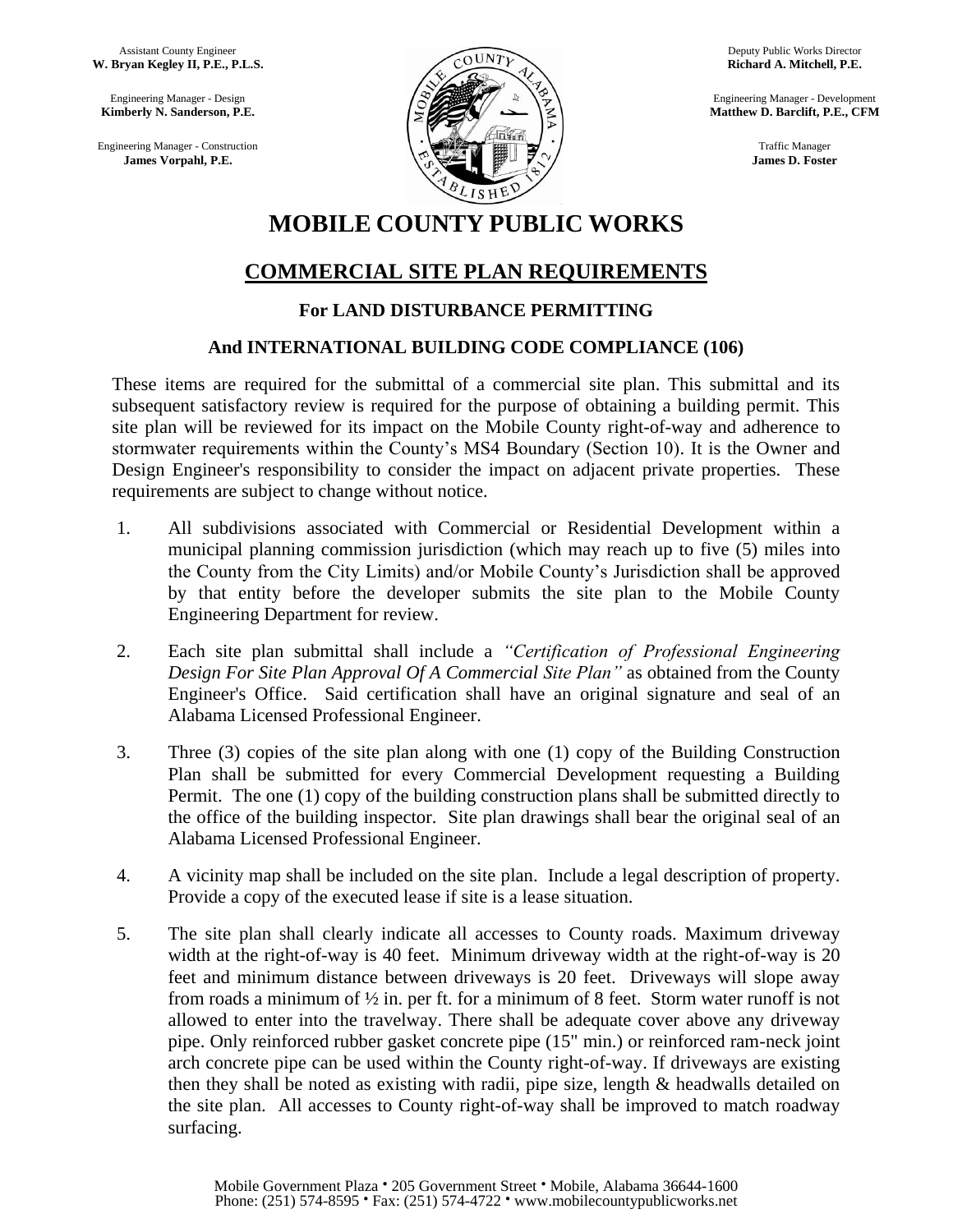- 6. The site plan shall provide appropriate notes, details, and methods for the prevention of sediment laden storm water runoff or eroded materials from leaving the construction site. A grading plan shall be provided demonstrating site layout with appropriate BMP's shown. Reference shall be made to the *Alabama Handbook for Erosion Control, Sediment Control and Stormwater Management on Construction Sites and Urban Areas, Current Edition*. If applicable, a copy of the NPDES permit and CBMPP shall be submitted.
- 7. The site plan shall have existing and proposed contours at one (1) foot intervals. The site plan shall have all proposed site improvements detailed as to dimensions and construction materials. All surface materials shall be clearly identified and a weighted storm water runoff coefficient shall be determined. Existing facilities shall be noted as Existing. Only that portion of the property that presently drains to the County right-of-way in its predevelopment state can be drained to the right-of-way after the property is developed.
- 8. Pre-development and post-development drainage calculations based on 10-year, 50-year and 100-year storms, prepared and sealed by an Alabama Licensed Professional Engineer shall be submitted with the site plan. Outside of the County's MS4 Boundary, if any drainage is to be connected to a County right-of-way, a detention or retention facility will be required to hold the increase in run-off for a 10-year storm (minimum) due to the development. The engineer shall submit calculations insuring that the detention system will safely pass the resulting flows of the 50-year and 100-year storms. A note should be placed on the site plan stating which entity other than the County of Mobile is responsible for the maintenance of the detention/retention facility.
- 9. The site plan shall also have all existing and proposed drainage detailed. Any required detention or retention basin shall be detailed. The control structure and outfall shall be profiled, and an emergency relief provided. Calculations demonstrating the storage volume, sizing of the orifice, and discharge rate are required and shall bear the original seal of an Alabama Licensed Professional Engineer.
- 10. In any watershed which contains a public drinking water source, including, but not necessarily limited to, the J. B. Converse Watershed, or any 303(d) watershed impacted by land development, or any property located within the Mobile County MS4 Boundary, storm water detention facilities are required. Detention criteria shall include a maximum release rate equivalent to the 10 year storm pre-development rate. The minimum detention capacity shall accommodate the increase in volume for a 100 year post development storm. The Alabama Licensed Professional Engineer must certify that the design of the Commercial Site and its storm water detention features are designed in accord with these Requirements. Any storm water detention facility must be shown in the plans as an area not maintained by Mobile County or the State of Alabama.
- 10a. The Alabama Licensed Professional Engineer must submit a plan for maintenance of any drainage easements and storm water detention facilities. The owner of any Commercial Site must provide a signed acknowledgment as to who (other than Mobile County or the State) will own and maintain any such storm water detention facilities and easements, and such owner must covenant that the maintenance responsibility will run with the land and is enforceable by any person or entity damaged by an owner's failure to maintain such facilities. Where the maintenance responsibility is vested in a property owners' association, articles of incorporation for such property owners' association must be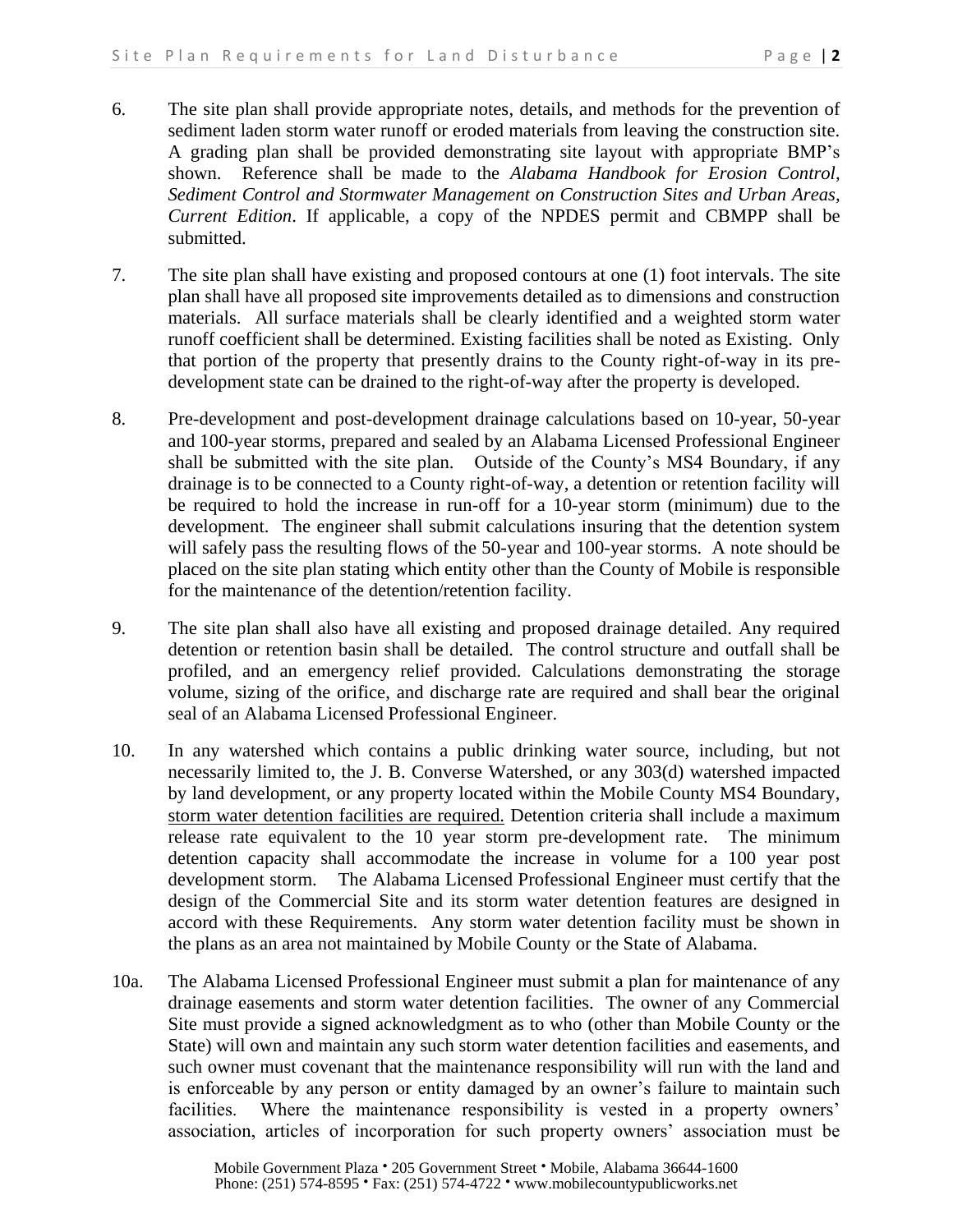submitted to the County which must state that such association has perpetual maintenance responsibility for any such storm water detention facilities and easements, and that such maintenance responsibility constitutes a covenant that will run with the land and is enforceable by any person or entity damaged by an owner's failure to maintain such facilities. Such signed acknowledgments and articles of incorporation must be recorded with the Judge of Probate of Mobile County prior to issuance of a Certificate of Occupancy.

- 10b. Each year after initial submission of a plan for maintenance and immediately upon any change in ownership, the owner of the Commercial Site's storm water detention facilities shall submit an update to the maintenance plan with a qualified professional's statement affirming the current operation of the facilities related to the initial and ongoing intended purpose. If any deficiency exists, the statement shall describe the corrective actions and the schedule for completing these actions and an application for a new permit may be required.
- 11. Reference should be made to the Mobile County Flood Damage Prevention Ordinance. Any proposed development that lies within a Special Flood Hazard Area, whether in whole or in part, shall submit a "Permit to Develop in a Special Flood Hazard Area."
- 12. The flood zone designation, community panel number, map number & date as obtained from a Federal Emergency Management Agency Flood Insurance Rate Map dated March 17, 2010, or subsequent LOMR, shall be shown on the site plan. Flood zones (and floodways, if established), shall be delineated on the site plan. If the commercial site contains a flood zone designated as A1 - A30 or "AE" zone, then the limits of the "A" flood zone shall be delineated by physical elevations corresponding to the established base flood elevation. If improvements which involve filling are proposed within an "A" zone without an established base flood elevation, or an "A" zone with a B.F.E. without a delineated floodway, the developer shall provide a flood study with the commercial site plan submittal insuring that the proposed fill will not raise the water surface elevation more than 1.0 foot. No improvements will be permitted within a designated floodway.
- 13. The Alabama Licensed Professional Engineer shall show the A.A.S.H.T.O. intersection sight distances for each proposed intersection with an existing County maintained road. Sites that significantly impact the existing traffic patterns shall depict the adjacent accesses to County right-of-way.
- 14. A note shall be added to the site plan requiring the contractor to contact the Mobile County Public Works Engineering Manager at 574-4030 to discuss the conditions of the County maintained road leading to the construction site prior to performing any work within the County maintained right-of-way.
- 15. All materials and workmanship proposed within a County right-of-way shall conform to the *Alabama Department of Transportation Standard Specifications for Highway Construction,* Current Edition*.*
- 16. If the site is located adjacent to a State right-of-way, a copy of the permit from the Alabama Department of Transportation shall be supplied to the Mobile County Engineering Department prior to approval by said Mobile County.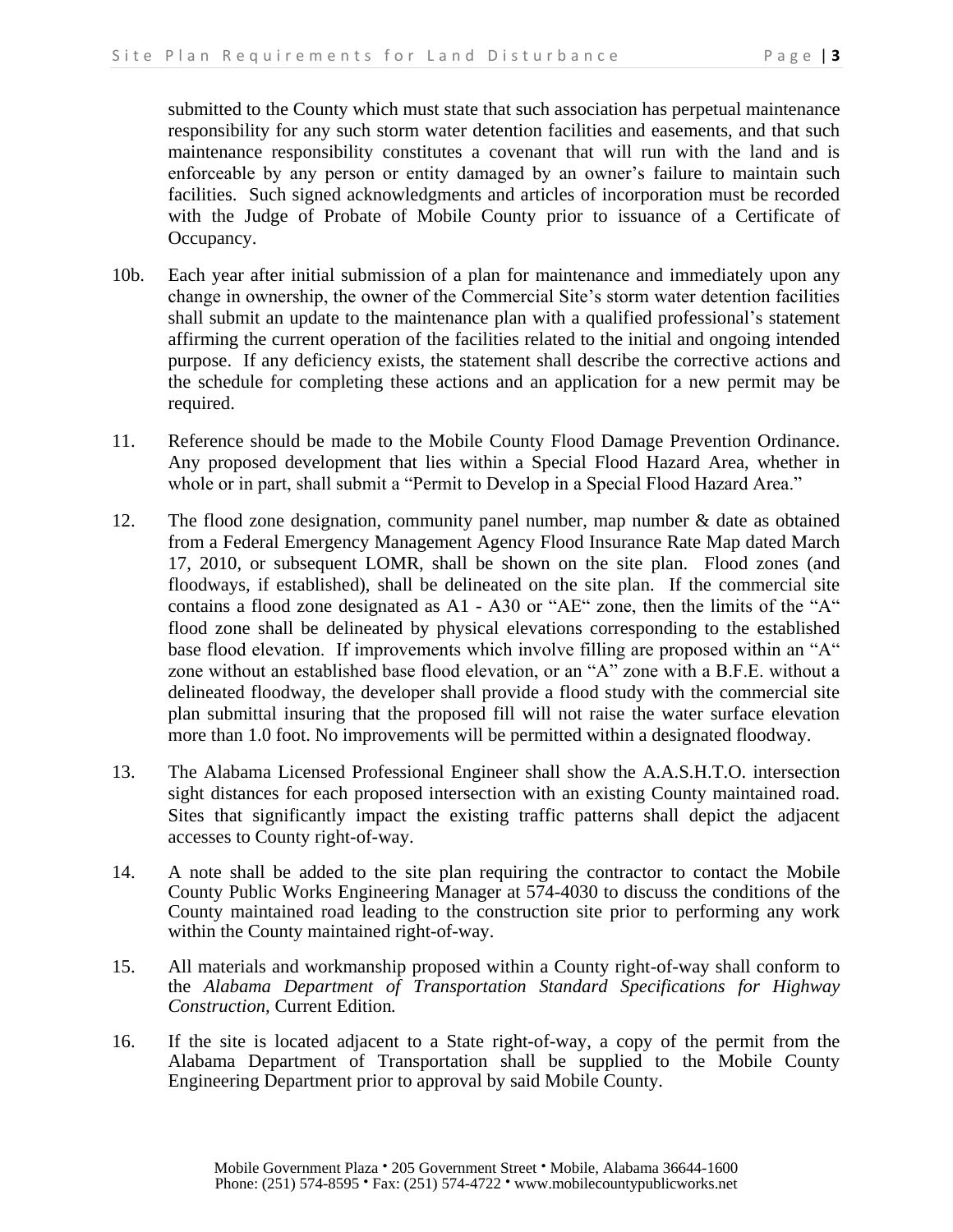#### CERTIFICATION OF PROFESSIONAL ENGINEERING DESIGN & CONSTRUCTION FOR SITE PLAN APPROVAL OF A COMMERCIAL SITE PLAN

I, \_\_\_\_\_\_\_\_\_\_\_\_\_\_\_\_\_\_\_\_\_\_\_\_\_\_\_\_\_\_\_\_\_\_, a Professional Engineer registered in the State of Alabama, Registration Number \_\_\_\_\_\_\_\_\_\_\_\_\_\_\_, do hereby certify that the commercial site plan for \_\_\_\_\_\_\_\_\_\_\_\_\_\_\_\_\_\_\_\_\_\_\_\_\_\_\_\_\_\_\_\_\_\_\_\_\_\_, that is hereby submitted to the County Engineer has been designed under my supervision.

I further certify that the drainage system for this site development has been designed to meet, at a minimum, the ten (10) year flood storm criteria. This design will ensure that all drainage waters occurring during a storm of less than ten (10) year storm magnitude will be released onto the County Right of Way or drainage easement at a rate that is less than or equal to the rate being released onto said Right of Way or easement prior to construction of this site as shown on the accompanying drainage calculations submitted with this certification.

I further certify that this site has been designed in accordance with *Alabama Handbook for Erosion Control, Sediment Control and Stormwater Management on Construction Sites and Urban Areas, Current Edition* as shown on the site plans submitted to the County Engineer.

I further certify that I will watch over and assure to the County that all site work will be performed in accordance with the site plans submitted to the County Engineer.

I acknowledge that in the event that Certification given herein shall be determined by the County Engineer to be grossly incorrect, the County may thereafter refuse to accept the certification of the undersigned.

| <b>NAME</b>  |  |
|--------------|--|
| $P.E.$ #     |  |
| <b>TITLE</b> |  |
| <b>FIRM</b>  |  |
| <b>DATE</b>  |  |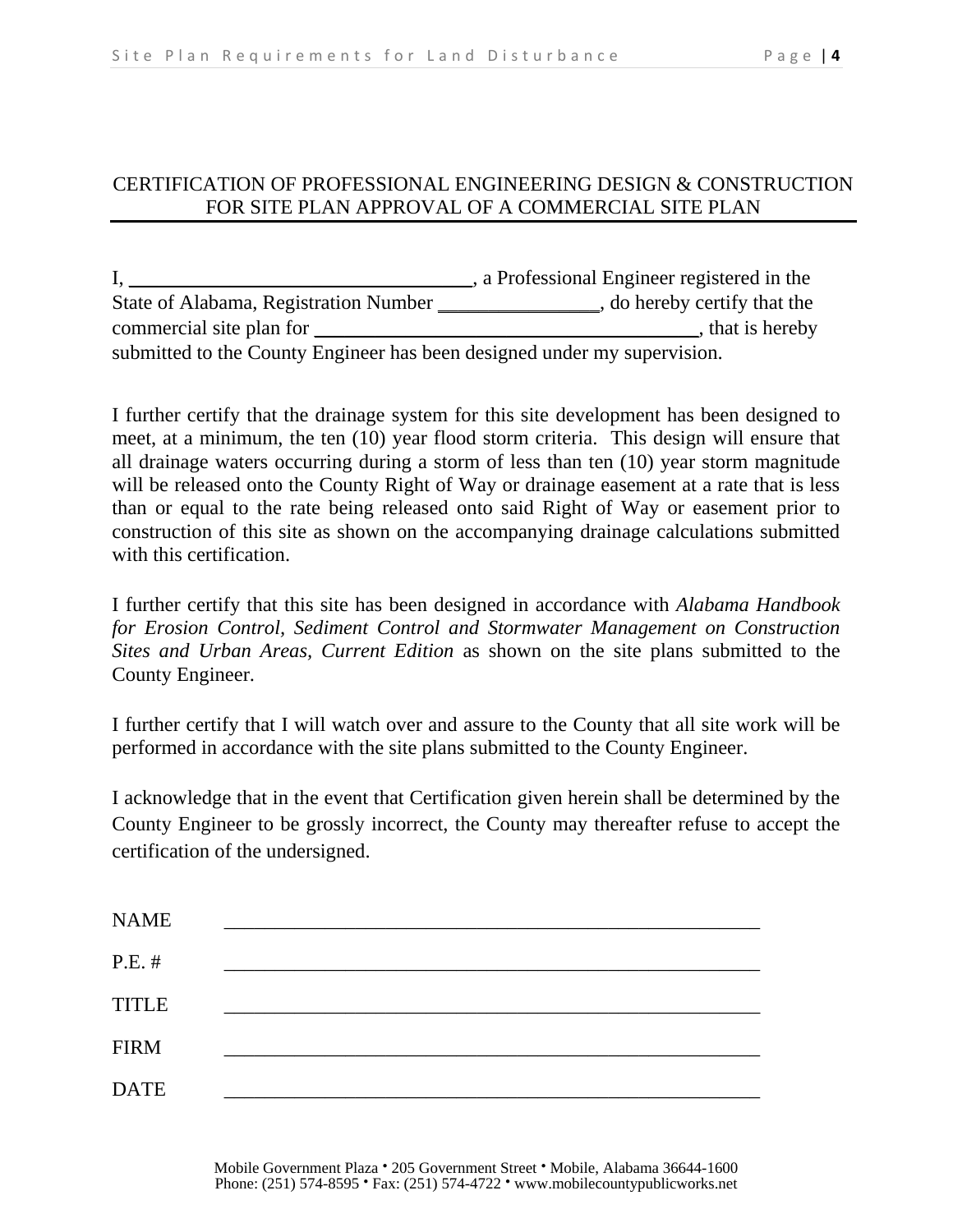| <b>Duration</b><br>(min) | <b>2 YR</b> | <b>10 YR</b> | <b>25 YR</b> | <b>50 YR</b>   | <b>100 YR</b>  |
|--------------------------|-------------|--------------|--------------|----------------|----------------|
| 5                        | 6.05        | 8.75         | 9.1          | 10.1           | 11             |
| 6                        | 5.9         | 8.42         | 9            | 9.9            | 10.9           |
| $\overline{7}$           | 5.7         | 8.13         | 8.85         | 9.7            | 10.5           |
| 8                        | 5.4         | 7.86         | 8.5          | 9.5            | 10.2           |
| 9                        | 5.3         | 7.61         | 8.35         | 9.2            | 10             |
| 10                       | 5.1         | 7.38         | 8            | 9              | 9.8            |
| 11                       | 5           | 7.15         | 7.9          | 8.65           | 9.5            |
| 12                       | 4.9         | 6.95         | 7.75         | 8.5            | 9.2            |
| 13                       | 4.7         | 6.75         | 7.6          | 8.4            | 9              |
| 14                       | 4.5         | 6.57         | 7.4          | 8.15           | 8.7            |
| 15                       | 4.4         | 6.4          | 7.1          | $7.9$          | 8.5            |
| 20                       | 3.9         | 5.7          | 6.35         | $\overline{7}$ | 7.5            |
| 25                       | 3.5         | 5.17         | 5.6          | 6.45           | 6.9            |
| 30                       | 3.2         | 4.75         | 5.1          | 5.75           | 6.3            |
| 40                       | 2.7         | 4.1          | 4.4          | 4.9            | 5.5            |
| 50                       | 2.4         | 3.61         | 3.8          | 4.4            | 4.7            |
| 60                       | 2.1         | 3.25         | 3.4          | 3.9            | 4.3            |
| 120                      | 1.3         | 1.85         | 2.2          | 2.4            | 2.7            |
| 180                      | 0.94        | 1.45         | 1.7          | 1.85           | $\overline{2}$ |
| 240                      | 0.78        | 1.2          | 1.4          | 1.5            | 1.7            |
| 300                      | 0.65        | $\mathbf 1$  | 1.2          | 1.3            | 1.4            |
| 360                      | 0.57        | 0.9          | 1.1          | 1.15           | 1.3            |
| 480                      | 0.47        | 0.73         | 0.85         | 0.9            | 1.1            |
| 600                      | 0.4         | 0.62         | 0.75         | 0.83           | 0.9            |
| 720                      | 0.35        | 0.55         | 0.65         | 0.74           | 0.8            |
| 1080                     | 0.26        | 0.45         | 0.49         | 0.55           | 0.6            |
| 1440                     | 0.23        | 0.35         | 0.4          | 0.45           | 0.5            |

**Rainfall Data for Mobile, AL**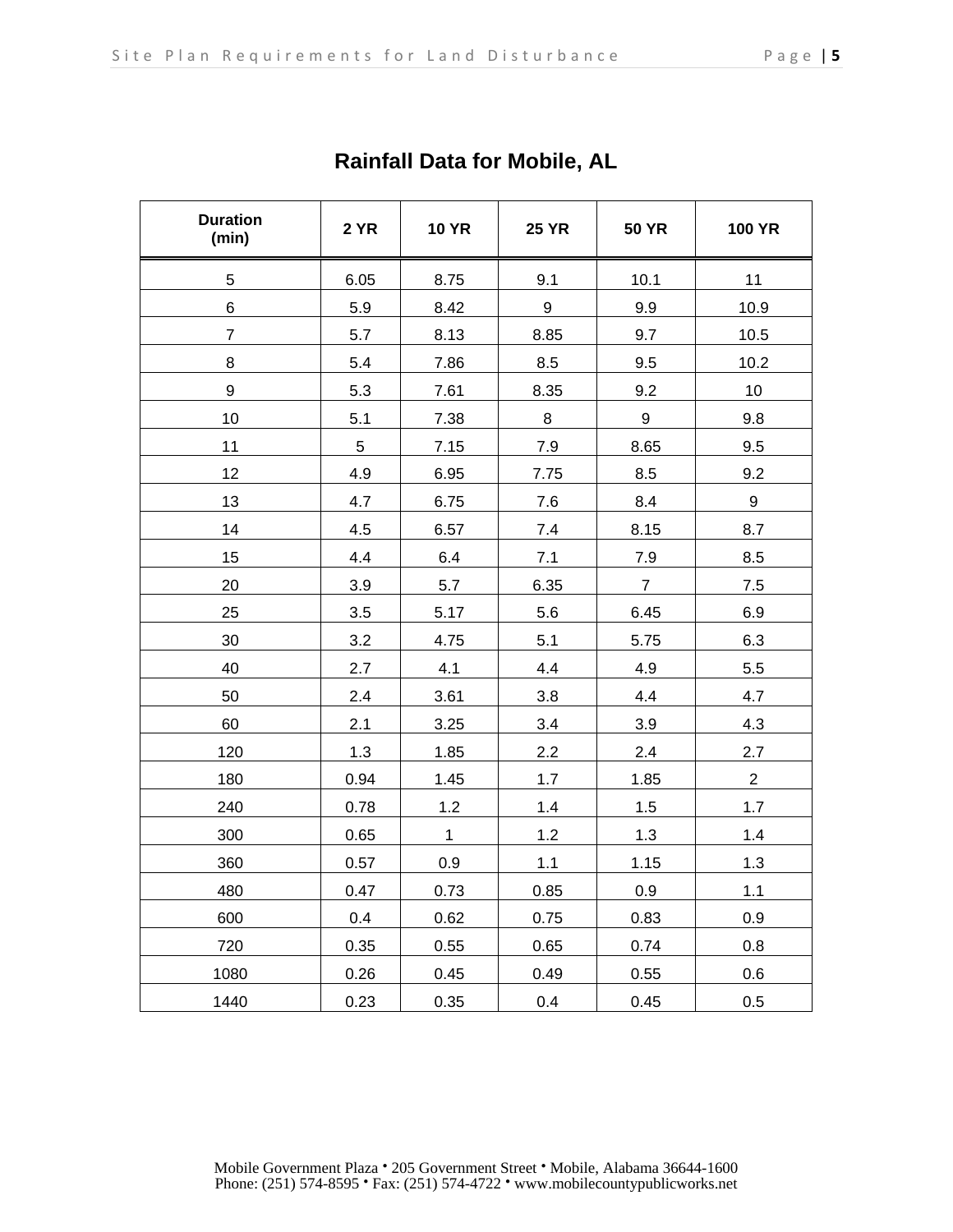| PDS-based precipitation frequency estimates with 90% confidence intervals<br>(in inches/hour) $^1$ |                   |                   |                   |                   |                   |                   |                   |
|----------------------------------------------------------------------------------------------------|-------------------|-------------------|-------------------|-------------------|-------------------|-------------------|-------------------|
| Average recurrence interval (years)                                                                |                   |                   |                   |                   |                   |                   |                   |
| Duration                                                                                           | $\overline{2}$    | 10                | 25                | 50                | 100               | 200               | 500               |
| 5-min                                                                                              | 8.68              | 11.8              | 13.8              | 15.3              | 16.9              | 18.5              | 20.6              |
|                                                                                                    | $(7.20 - 10.4)$   | $(9.71 - 14.2)$   | $(10.9 - 17.1)$   | $(11.9 - 19.2)$   | $(12.6 - 21.7)$   | $(13.1 - 24.3)$   | $(14.0 - 27.8)$   |
| $10$ -min                                                                                          | 6.35              | 8.65              | 10.1              | 11.2              | 12.4              | 13.5              | 15.1              |
|                                                                                                    | $(5.27 - 7.60)$   | $(7.11 - 10.4)$   | $(8.00 - 12.5)$   | $(8.68 - 14.1)$   | $(9.20 - 15.9)$   | $(9.62 - 17.8)$   | $(10.3 - 20.3)$   |
| $15$ -min                                                                                          | 5.16              | 7.03              | 8.21              | 9.13              | 10.1              | 11                | 12.3              |
|                                                                                                    | $(4.29 - 6.18)$   | $(5.78 - 8.47)$   | $(6.50 - 10.2)$   | $(7.06 - 11.4)$   | $(7.48 - 12.9)$   | $(7.82 - 14.5)$   | $(8.36 - 16.5)$   |
| 30-min                                                                                             | 3.62              | 4.99              | 5.85              | 6.52              | 7.2               | 7.88              | 8.79              |
|                                                                                                    | $(3.00 - 4.33)$   | $(4.10 - 6.01)$   | $(4.64 - 7.25)$   | $(5.04 - 8.18)$   | $(5.36 - 9.23)$   | $(5.60 - 10.4)$   | $(5.99 - 11.8)$   |
| 60-min                                                                                             | 2.38              | 3.3               | 3.9               | 4.39              | 4.89              | 5.41              | 6.13              |
|                                                                                                    | $(1.97 - 2.84)$   | $(2.71 - 3.97)$   | $(3.10 - 4.86)$   | $(3.40 - 5.52)$   | $(3.65 - 6.29)$   | $(3.85 - 7.13)$   | $(4.18 - 8.28)$   |
| $2-hr$                                                                                             | 1.47              | 2.05              | 2.44              | 2.76              | 3.09              | 3.44              | 3.93              |
|                                                                                                    | $(1.23 - 1.75)$   | $(1.69 - 2.45)$   | $(1.95 - 3.02)$   | $(2.15 - 3.46)$   | $(2.32 - 3.96)$   | $(2.47 - 4.52)$   | $(2.70 - 5.28)$   |
|                                                                                                    | 1.11              | 1.56              | 1.88              | 2.14              | 2.42              | 2.71              | 3.13              |
| $3-hr$                                                                                             | $(0.932 - 1.32)$  | $(1.30 - 1.86)$   | $(1.51 - 2.33)$   | $(1.68 - 2.68)$   | $(1.82 - 3.09)$   | $(1.96 - 3.55)$   | $(2.16 - 4.20)$   |
|                                                                                                    | 0.685             | 0.993             | 1.21              | $1.4$             | 1.59              | 1.8               | 2.1               |
| 6-hr                                                                                               | $(0.576 - 0.806)$ | $(0.827 - 1.18)$  | $(0.982 - 1.50)$  | $(1.10 - 1.74)$   | $(1.21 - 2.03)$   | $(1.31 - 2.35)$   | $(1.46 - 2.81)$   |
|                                                                                                    | 0.411             | 0.62              | 0.768             | 0.891             | 1.02              | 1.16              | 1.36              |
| $12-hr$                                                                                            | $(0.348 - 0.481)$ | $(0.519 - 0.729)$ | $(0.625 - 0.942)$ | $(0.706 - 1.10)$  | $(0.781 - 1.29)$  | $(0.850 - 1.51)$  | $(0.956 - 1.81)$  |
|                                                                                                    | 0.243             | 0.372             | 0.464             | 0.542             | 0.626             | 0.716             | 0.844             |
| $24-hr$                                                                                            | $(0.206 - 0.282)$ | $(0.313 - 0.434)$ | $(0.381 - 0.567)$ | $(0.432 - 0.668)$ | $(0.481 - 0.788)$ | $(0.526 - 0.923)$ | $(0.595 - 1.11)$  |
| 2-day                                                                                              | 0.14              | 0.211             | 0.263             | 0.308             | 0.357             | 0.411             | 0.487             |
|                                                                                                    | $(0.119 - 0.161)$ | $(0.178 - 0.244)$ | $(0.218 - 0.321)$ | $(0.248 - 0.379)$ | $(0.277 - 0.448)$ | $(0.304 - 0.527)$ | $(0.346 - 0.640)$ |
| 3-day                                                                                              | 0.101             | 0.152             | 0.189             | 0.221             | 0.255             | 0.292             | 0.346             |
|                                                                                                    | $(0.087 - 0.116)$ | $(0.129 - 0.175)$ | $(0.157 - 0.229)$ | $(0.178 - 0.269)$ | $(0.198 - 0.318)$ | $(0.217 - 0.373)$ | $(0.247 - 0.452)$ |
| 4-day                                                                                              | 0.081             | 0.12              | 0.148             | 0.173             | 0.199             | 0.228             | 0.268             |
|                                                                                                    | $(0.069 - 0.092)$ | $(0.102 - 0.138)$ | $(0.123 - 0.179)$ | $(0.139 - 0.210)$ | $(0.155 - 0.247)$ | $(0.169 - 0.290)$ | $(0.192 - 0.350)$ |
| 7-day                                                                                              | 0.053             | 0.075             | 0.091             | 0.105             | 0.12              | 0.137             | 0.161             |
|                                                                                                    | $(0.045 - 0.060)$ | $(0.064 - 0.086)$ | $(0.076 - 0.109)$ | $(0.085 - 0.127)$ | $(0.094 - 0.149)$ | $(0.103 - 0.173)$ | $(0.115 - 0.208)$ |

## **Rainfall Data for Mobile, AL**